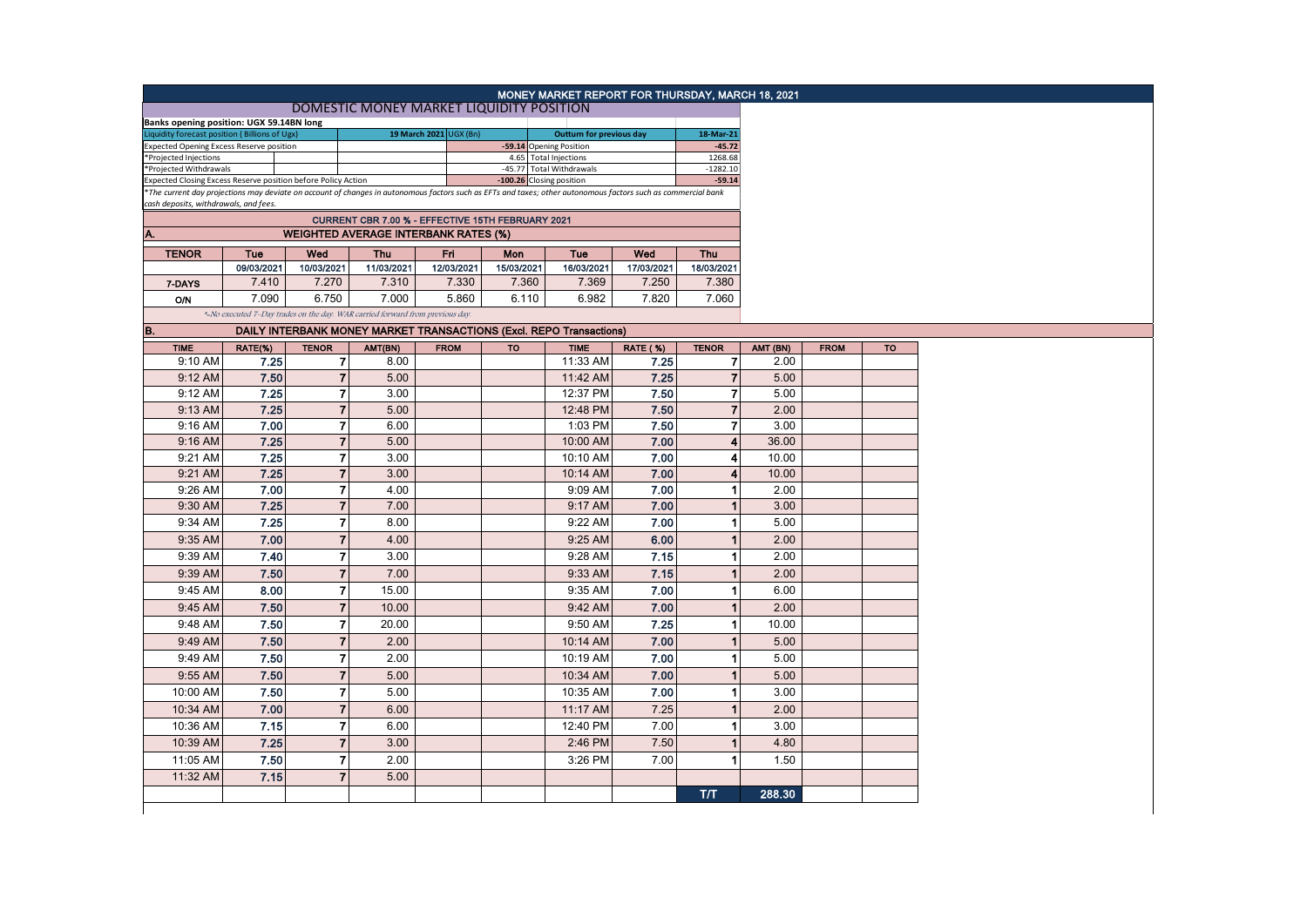| C.                                          |                                                                                                                                                        |                                        |                                     |                                                                                       | <b>CBR AND THE 7- DAY WAR INTERBANK RATES</b> |                                   |                           |                                                                                              |                |                 |                      |  |  |  |
|---------------------------------------------|--------------------------------------------------------------------------------------------------------------------------------------------------------|----------------------------------------|-------------------------------------|---------------------------------------------------------------------------------------|-----------------------------------------------|-----------------------------------|---------------------------|----------------------------------------------------------------------------------------------|----------------|-----------------|----------------------|--|--|--|
|                                             |                                                                                                                                                        |                                        |                                     |                                                                                       |                                               |                                   |                           |                                                                                              |                |                 |                      |  |  |  |
| 9.000                                       |                                                                                                                                                        |                                        |                                     |                                                                                       |                                               |                                   |                           |                                                                                              |                |                 |                      |  |  |  |
| 8.000                                       |                                                                                                                                                        |                                        |                                     |                                                                                       |                                               |                                   |                           |                                                                                              |                |                 |                      |  |  |  |
| 7.000                                       |                                                                                                                                                        |                                        |                                     |                                                                                       |                                               |                                   |                           |                                                                                              |                |                 |                      |  |  |  |
| 6.000                                       |                                                                                                                                                        |                                        |                                     |                                                                                       |                                               |                                   |                           |                                                                                              |                |                 |                      |  |  |  |
|                                             | 5.000                                                                                                                                                  |                                        |                                     |                                                                                       |                                               |                                   |                           |                                                                                              |                |                 |                      |  |  |  |
|                                             |                                                                                                                                                        |                                        |                                     |                                                                                       |                                               |                                   |                           |                                                                                              |                |                 |                      |  |  |  |
| 4.000                                       | 03/03/2021<br>04/03/2021<br>05/03/2021<br>09/03/2021<br>10/03/2021<br>11/03/2021<br>12/03/2021<br>15/03/2021<br>16/03/2021<br>17/03/2021<br>18/03/2021 |                                        |                                     |                                                                                       |                                               |                                   |                           |                                                                                              |                |                 |                      |  |  |  |
|                                             |                                                                                                                                                        |                                        |                                     | $-7$ -day WAR                                                                         | -CBR rate                                     |                                   | -Upper bound              | -Lower bound                                                                                 |                | • Overnight WAR |                      |  |  |  |
|                                             |                                                                                                                                                        |                                        |                                     |                                                                                       |                                               |                                   |                           |                                                                                              |                |                 |                      |  |  |  |
| D.                                          |                                                                                                                                                        |                                        |                                     | MONETARY POLICY OPERATIONS MATURITIES PROFILE: (25 MAR 2021 - 29 APR 2021)            |                                               |                                   |                           |                                                                                              |                |                 |                      |  |  |  |
| <b>DATE</b>                                 |                                                                                                                                                        | <b>THUR</b>                            | <b>THUR</b>                         | <b>THUR</b>                                                                           | <b>THUR</b>                                   | <b>THUR</b>                       | <b>TOTAL</b>              |                                                                                              |                |                 |                      |  |  |  |
|                                             |                                                                                                                                                        | 25-Mar-21                              | 01-Apr-21                           | 15-Apr-21                                                                             | 22-Apr-21                                     | 29-Apr-21                         |                           |                                                                                              |                |                 |                      |  |  |  |
| <b>REPO</b>                                 |                                                                                                                                                        | 550.74                                 | $\sim$                              | $\overline{\phantom{a}}$                                                              | $\sim$                                        | $\sim$                            | 550.74                    |                                                                                              |                |                 |                      |  |  |  |
| <b>REV REPO</b><br><b>DEPO AUCT</b>         |                                                                                                                                                        | $\overline{\phantom{a}}$<br>114.40     | $\sim$<br>32.22                     | $\sim$<br>87.30                                                                       | $\sim$<br>109.60                              | $\overline{\phantom{a}}$<br>59.10 | $\sim$<br>402.62          |                                                                                              |                |                 |                      |  |  |  |
| <b>TOTALS</b>                               |                                                                                                                                                        | 665.14                                 | 32.22                               | 87.30                                                                                 | 109.60                                        | 59.10                             | 953.36                    |                                                                                              |                |                 |                      |  |  |  |
|                                             |                                                                                                                                                        |                                        |                                     | Total O/S Deposit Auction balances held by BOU up to 13 MAY 2021: UGX 415 BN          |                                               |                                   |                           |                                                                                              |                |                 |                      |  |  |  |
|                                             |                                                                                                                                                        |                                        |                                     | Total O/S Repo, Reverse Repo & Deposit Auction balances held by BOU: UGX 965 BN       |                                               |                                   |                           |                                                                                              |                |                 |                      |  |  |  |
|                                             |                                                                                                                                                        | (Ei) STOCK OF TREASURY SECURITIES      |                                     |                                                                                       |                                               | Eii)                              |                           | <b>MONETARY POLICY MARKET OPERATIONS</b>                                                     |                |                 |                      |  |  |  |
|                                             |                                                                                                                                                        |                                        | LAST TBIILS ISSUE DATE: 11-MAR-2021 |                                                                                       |                                               |                                   |                           | (VERTICAL REPOS, REV-REPOS & DEPOSIT AUCTIONS)                                               |                |                 |                      |  |  |  |
|                                             |                                                                                                                                                        | On-the-run O/S T-BILL STOCKs (Bns-UGX) |                                     | 5,998.14                                                                              | 19/03/2021                                    | OMO                               | <b>ISSUE DATE</b>         | <b>AMOUNT</b>                                                                                | <b>WAR</b>     | <b>RANGE</b>    | <b>TENOR</b>         |  |  |  |
|                                             |                                                                                                                                                        | On-the-run O/S T-BONDSTOCKs(Bns-UGX)   |                                     | 18,583.56                                                                             | 19/03/2021 REPO                               |                                   | $11-Feb$                  | 679.50                                                                                       | 7.000          |                 | $\overline{7}$       |  |  |  |
| 24,581.70<br>TOTAL TBILL & TBOND STOCK- UGX |                                                                                                                                                        |                                        |                                     |                                                                                       |                                               | <b>REPO</b>                       | 17-Feb                    | 313.50                                                                                       | 7.000          |                 | $\overline{1}$       |  |  |  |
| O/S=Outstanding                             |                                                                                                                                                        |                                        |                                     |                                                                                       |                                               | <b>REPO</b>                       | $18$ -Feb                 | 601.00                                                                                       | 7.000          |                 | $\overline{7}$       |  |  |  |
| <b>MATURITY</b>                             |                                                                                                                                                        | TOTAL STOCK YTM (%)                    |                                     | <b>CHANGE IN</b>                                                                      |                                               | <b>DAUT</b>                       | 18-Feb                    | 34.95                                                                                        | 7.324          |                 | 28                   |  |  |  |
| 91                                          |                                                                                                                                                        | (BN UGX)                               | AT CUT OFF*                         | YTM (+/-)<br>$-0.358$                                                                 |                                               | <b>DAUT</b><br><b>REPO</b>        | 18-Feb                    | 61.39                                                                                        | 7.589          |                 | 56<br>$\overline{2}$ |  |  |  |
| 182                                         |                                                                                                                                                        | 70.98                                  | 6.990                               | $-0.200$                                                                              |                                               | <b>REPO</b>                       | 23-Feb<br>25-Feb          | 136.50                                                                                       | 7.000          |                 | $\overline{7}$       |  |  |  |
| 364                                         |                                                                                                                                                        | 436.02<br>5,491.14                     | 10.300<br>11.847                    | $-0.293$                                                                              |                                               | <b>DAUT</b>                       | 25-Feb                    | 354.50<br>58.97                                                                              | 7.000<br>7.303 |                 | 28                   |  |  |  |
| 2YR                                         |                                                                                                                                                        | $\sim$                                 | 13.550                              | $-1.700$                                                                              |                                               | <b>DAUT</b>                       | 25-Feb                    | 108.34                                                                                       | 7.576          |                 | 56                   |  |  |  |
| 3YR                                         |                                                                                                                                                        | $\sim$                                 | 13.977                              | $-1.973$                                                                              |                                               | <b>REPO</b>                       | 26-Feb                    | 316.00                                                                                       | 7.000          |                 | 6                    |  |  |  |
| 5YR                                         |                                                                                                                                                        | 1,871.05                               | 16.500                              | 1.600                                                                                 |                                               | <b>REPO</b>                       | 02-Mar                    | 252.00                                                                                       | 7.000          |                 | $\overline{2}$       |  |  |  |
| <b>10YR</b>                                 |                                                                                                                                                        | 8,547.22                               | 15.970                              | $-0.030$                                                                              |                                               | <b>DAUT</b>                       | 04-Mar                    | 32.04                                                                                        | 7.305          |                 | 28                   |  |  |  |
| <b>15YR</b>                                 |                                                                                                                                                        | 7,147.58                               | 16.100                              | $-0.400$                                                                              |                                               | <b>DAUT</b>                       | 04-Mar                    | 58.42                                                                                        | 7.585          |                 | 56                   |  |  |  |
| <b>20YR</b>                                 |                                                                                                                                                        | 1,017.70                               | 16.990                              | $-0.510$                                                                              |                                               | <b>REPO</b>                       | 04-Mar                    | 1,012.00                                                                                     | 7.000          |                 | $\overline{7}$       |  |  |  |
|                                             |                                                                                                                                                        |                                        |                                     | Cut OFF is the lowest price/ highest yield that satisfies the auction awarded amount. |                                               | <b>REPO</b>                       | 05-Mar                    | 128.00                                                                                       | 7.000          |                 | $6\phantom{1}$       |  |  |  |
|                                             |                                                                                                                                                        |                                        |                                     |                                                                                       |                                               | <b>REPO</b>                       | 11-Mar                    | 885.00                                                                                       | 7.000          |                 | $\overline{7}$       |  |  |  |
|                                             |                                                                                                                                                        |                                        |                                     |                                                                                       |                                               | <b>REPO</b>                       | 15-Mar                    | 203.50                                                                                       | 7.000          |                 | 3                    |  |  |  |
|                                             |                                                                                                                                                        |                                        |                                     |                                                                                       |                                               | <b>DAUT</b>                       | 18-Mar                    | 25.06                                                                                        | 7.330          |                 | 28                   |  |  |  |
|                                             |                                                                                                                                                        |                                        |                                     |                                                                                       |                                               | <b>DAUT</b><br><b>REPO</b>        | 18-Mar<br>18-Mar          | 11.96<br>550.00                                                                              | 7.558<br>7.000 |                 | 56<br>$\overline{7}$ |  |  |  |
|                                             |                                                                                                                                                        |                                        |                                     |                                                                                       |                                               |                                   | WAR-Weighted Average Rate |                                                                                              |                |                 |                      |  |  |  |
| Н.                                          |                                                                                                                                                        |                                        |                                     |                                                                                       |                                               |                                   |                           | DAILY SECONDARY MARKET QUOTES (On-the-run GOVERNMENT TREASURY SECURITIES -End of Day Quotes) |                |                 |                      |  |  |  |